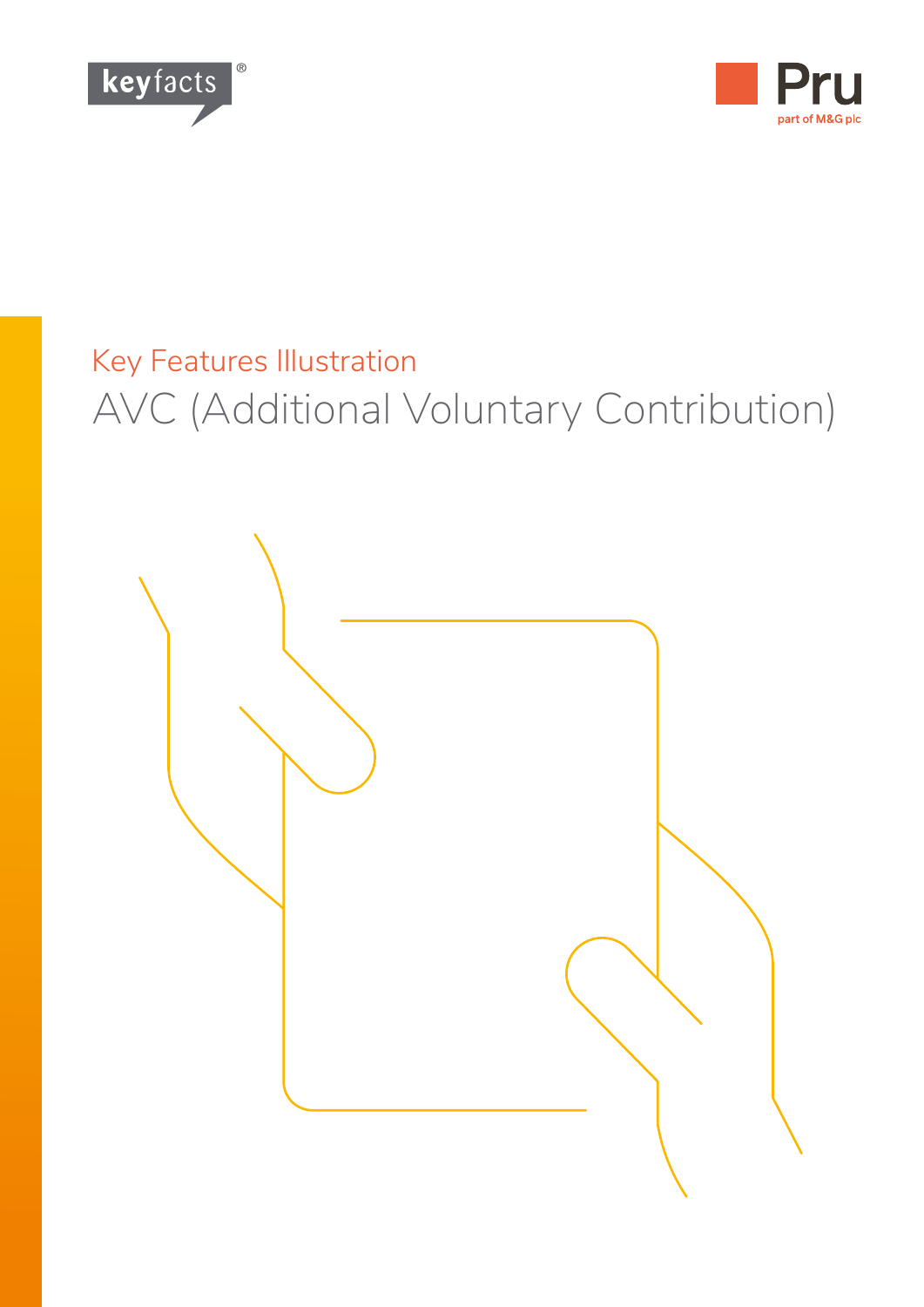## About this Key Features Illustration

The Financial Conduct Authority is a financial services regulator. It requires us, Prudential, to give you this important information to help you decide whether Additional Voluntary Contributions (AVCs) are right for you. You should read this document carefully so that you understand what you are buying, and then keep it safe for future reference.

You should also read the Key Features Document which will provide you with important information regarding the key risks and benefits of AVCs.

The purpose of this illustration is to show you an example of what you might get back if you were to invest regular monthly contributions into an AVC plan.

The figures in the "What your benefits might be" table are only examples and are not guaranteed – they are not minimum or maximum amounts you might expect to get back.

What you get back depends on a number of factors including:

- how much you pay in
- how long you pay in for
- charges and costs
- performance of your investment

#### **A personalised illustration is available on request from us.**

We'll send you annual statements to help you keep track of your investment.

Please call us if you have any questions on **0345 640 3000**. Opening hours are 8am to 6pm, Monday to Friday (GMT).

Your actual AVC fund value could be more or less than the amount shown in this example, and you may get back less than you pay in.

You don't have to buy an income, or annuity, with your AVC fund value. You have number of options to choose from; details of these are in your Key Features Document.

The annual pension amount shown is an example of the pension you might get at your chosen pension age at today's prices.

The figures are based on an assumed inflation rate of 2.0% per year. Actual inflation could be more or less, so the actual buying power of your pension could be higher or lower than the amount shown.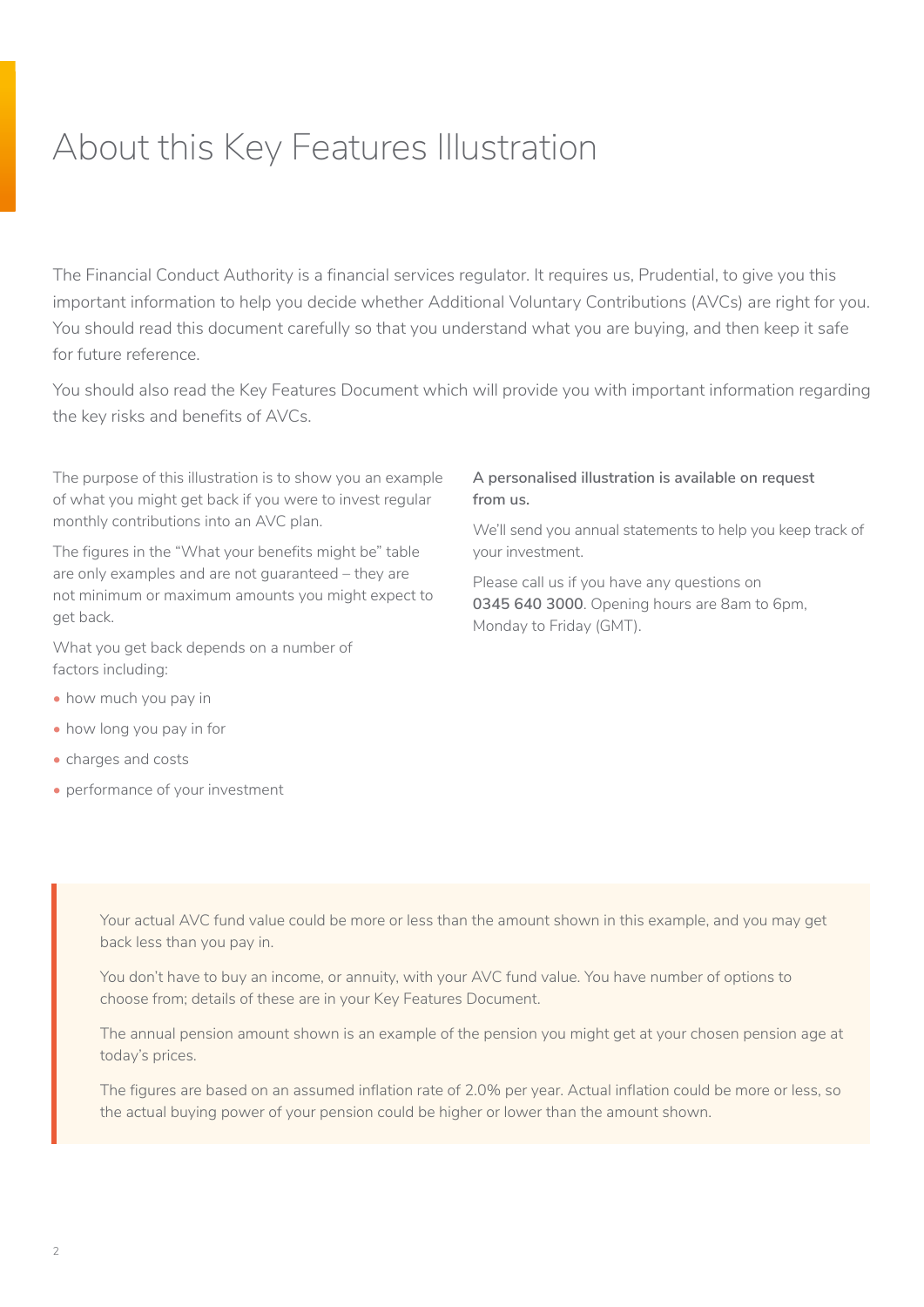## What your benefits might be

When calculating this illustration we've used the following assumptions.

#### Projected fund value assumptions

- Inflation rate of 2.0% (this reduces the annual growth rate by 2.0%)
- Annual growth rate of 5% (this is reduced to 3.0% by inflation)
- An ongoing Annual Management Charge of 0.75%
- The monthly contributions are gross so already include any tax savings.

#### Annual pension assumptions

- The annual pension amount assumes you've taken the full AVC fund value as an income (annuity), and will buy an annuity that increases every year in line with the Retail Prices Index.
- The annual pension amount will be paid monthly from retirement for as long as you live.
- Annual investment growth once the pension starts will be –2.60%. Although this assumed growth rate is negative, this doesn't mean that the annuity payments would reduce in real terms from year to year. This is because the value of the annual pension amount would change each year in line with the Retail Prices Index.
- The pension amounts shown don't take into account any income tax deductions that may apply. The actual tax you pay will depend on your circumstances and rules can also change.

| Your Age | <b>Monthly</b><br>contribution | Contribution<br><b>vears</b> | <b>Retirement</b><br>Age | <b>Projected AVC</b><br><b>Fund Value</b> | Annual<br><b>Pension Amount</b> |
|----------|--------------------------------|------------------------------|--------------------------|-------------------------------------------|---------------------------------|
| 35       | £100                           | 30                           | 65                       | £39,300                                   | £988                            |
| 40       | £300                           | 20                           | 60                       | £75,400                                   | £1,530                          |
| 45       | £400                           | 15                           | 60                       | £74.100                                   | £1,530                          |
| 55       | £600                           | 10                           | 65                       | £73,200                                   | £1,980                          |
| 60       | £700                           | 5                            | 65                       | £42,300                                   | £1,160                          |

### What are the charges and costs?

For this illustration we have assumed an Annual Management Charge (AMC) of 0.75% of the value of the fund. If your fund is valued at £500 throughout the year, this means we'll charge £3.75 that year. If your fund is valued at £7,500 throughout the year, we'll charge £56.25. Your charges and costs may differ. Charges and costs can vary in the future and may be higher than they are now. Please refer to your Key Features Document and your Fund Guide for more detail on the charges and costs applicable to your plan.